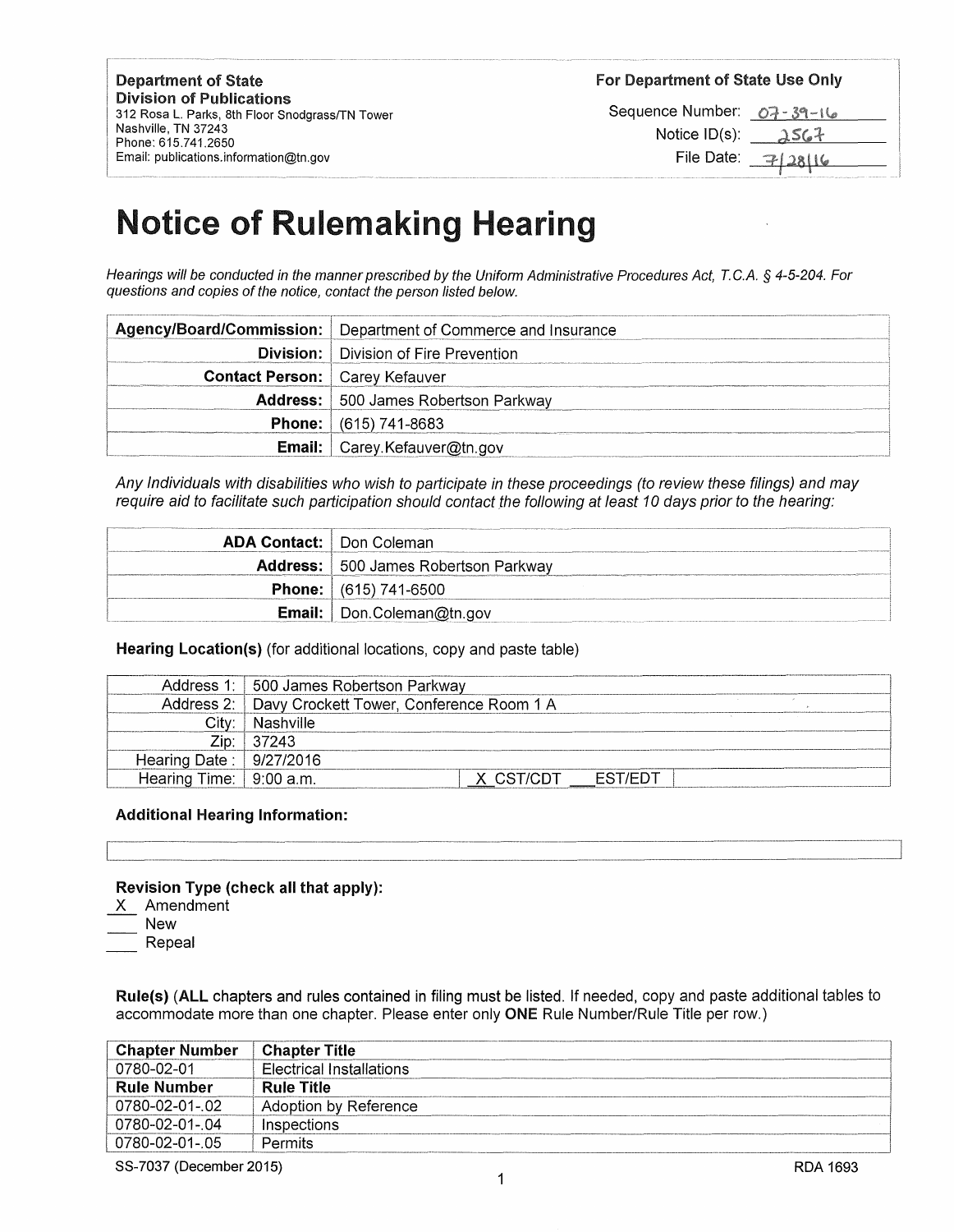| 0780-02-01-07         | Special Occupancies                                              |
|-----------------------|------------------------------------------------------------------|
| 0780-02-01- 11        | Dwelling Units                                                   |
| $0780 - 02 - 01 - 15$ | Used Manufactured Homes                                          |
| 0780-02-01- 20        | Local Government Authorization to Perform Electrical Inspections |
| 0780-02-01- 21        | Inspection Fees                                                  |
| 780-02-01- 22         | <b>Boat Docks and Marinas</b>                                    |

 $\hat{\mathcal{L}}$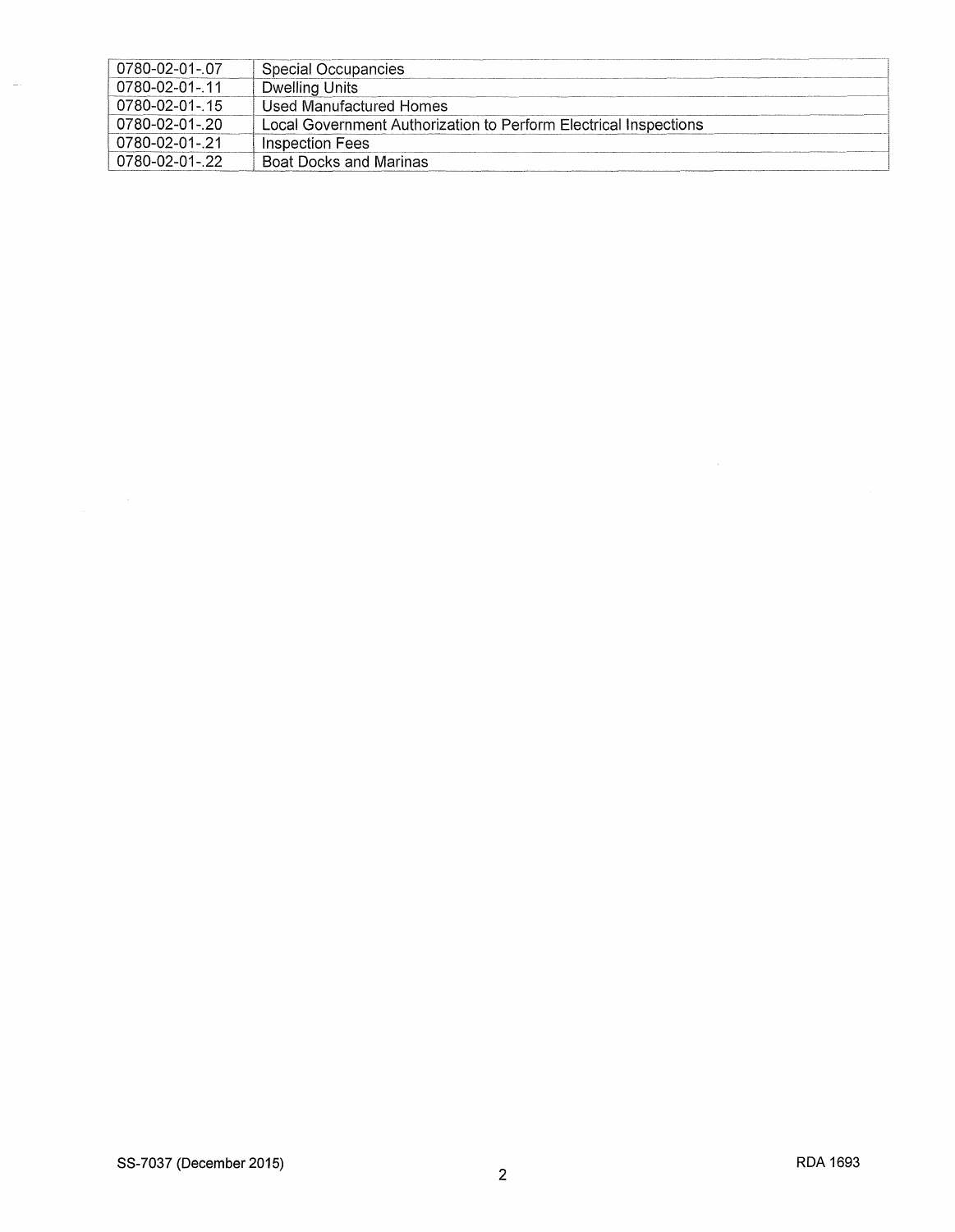### **Amendments** Chapter 0780-02-01 Electrical Installations

Rule 0780-02-01-.02 Adoption by Reference shall be amended by deleting the rule in its entirety and substituting the following, so that, the new rule shall read as follows:

0780-02-01-.02 Adoption by Reference.

- (1) Unless otherwise provided by applicable law or the provisions of this chapter, the required minimum standards for materials, installations, use of facilities, equipment, devices and appliances conducting, conveying, consuming or using electrical energy in, or in connection with, any building, structure, or any premises located in this state shall be those prescribed in the National Electrical Code (NEC), 2011 edition, published by the National Fire Protection Association (NFPA), 1 Batterymarch Park, Quincy, Massachusetts 02169 except for:
	- (a) Section 110.24, Available Fault Current which shall be optional;
	- (b) Section 406.4(0)(6), Weather-Resistant Receptacles which shall be optional; and
	- (c) Section 406.9(A)-(B), Receptacles in Damp or Wet Locations, the installation of listed weatherresistant type receptacles shall be optional.

Authority: TC.A §§ 68-102-113 and 68-102-143.

Rule 0780-02-01-.04 Inspections shall be amended by deleting the rule in its entirety and substituting the following, so that, the new rule shall read as follows:

0780-02-01-.04 Inspections.

- (1) Inspections of electrical installations may be conducted by deputy inspectors appointed under contract with the Commissioner of Commerce and Insurance pursuant to TC.A § 68-102-143. In circumstances where the need arises as determined by the Commissioner of Commerce and Insurance, or designee, deputy fire marshals are authorized to conduct inspections of electrical installations.
	- (a) Fees for such inspections for services, including all circuits connected thereto, based on total ascertainable ampere capacity, are specified in rule 0780-02-01-.21. If the total ampere capacity is not ascertainable, the inspector may negotiate the fee based on the estimated number of required inspections; however, any such fee shall be subject to review and approval by the Commissioner of Commerce and Insurance, or designee, prior to issuance of a permit.
	- (b) Fees charged for additional inspections including inspections necessitated by rejections and inspections for circuits not previously connected to the service, shall be based on the ascertainable ampere capacity of the service or ascertainable ampere capacity of the previously unconnected circuit, and shall not exceed the maximum amounts specified in rule 0780-02-01-.21.
	- (c) Inspectors may not charge mileage in excess of the standard travel reimbursement rate, as determined by the Tennessee Department of Finance and Administration, per mile each way for any special trip(s) requested by a property owner or contractor. This mileage charge must be approved in advance by the Commissioner of Commerce and Insurance, or designee.
- (2) (a) Inspections shall be required on:
	- 1. Complete new installations;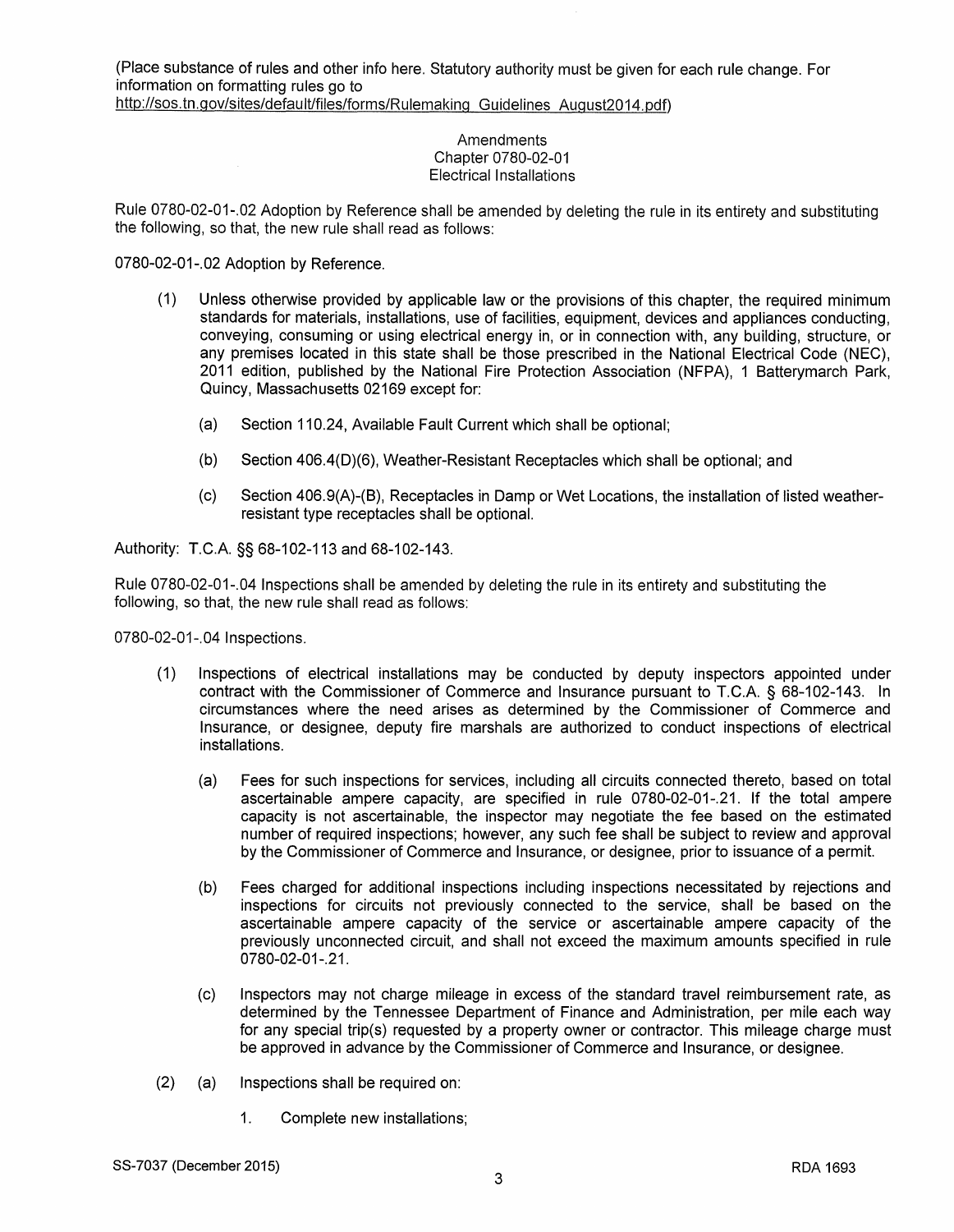- 2. HVAC equipment;
- 3. New services, re-connections, or changes in services to existing installations;
- 4. Additions to existing installations, such as swimming pools, water well pumps to the wellhead, motor installations, additional rooms or spaces to existing buildings, grain drying equipment and out buildings;
- 5. Heat cable installations before being concealed by plaster, sheet rock, or other methods;
- 6. Conduit or raceways in or under masonry before covering with concrete or other permanent materials;
- 7. Conductors or raceways installed in all structures. This inspection is required prior to the concealing of such conductors or raceways by wall covering materials or by insulation;
- 8. Temporary services; and
- 9. Electrical signs.
- (b) A minimum of two (2) inspections shall be required on wiring installed within or on public and private buildings or other structures. The installer shall notify the electrical inspector in writing whenever any part of a wiring installation is to be hidden from view by insulation or the permanent placement of part of the building. No wiring or raceways shall be concealed until it has been inspected and approved by the inspector. A final inspection shall be requested upon completion of the entire electrical installation.
- (3) When the initial ("rough-in") inspection is conducted:
	- (a) All applicable circuit conductors and outlet boxes shall be installed;
	- (b) All joints shall be made; and
	- (c) All grounding connections shall be in compliance with Section 300.10 of the 2011 National Electrical Code except as set forth in the exceptions enumerated in this subparagraph.
		- 1. Exception No. 1: Where that portion of an installation which constitutes service conductors and equipment is changed or modified.
		- 2. Exception No. 2: Where all wiring or raceway is exposed.
		- 3. Exception No. 3: The requirements of (a) above shall not apply where inspection is performed on raceway systems only.
- (4) The electrical contractor, the mechanical contractor, or the permit holder shall be responsible for making sure the inspector has access to the job to be inspected.
- (5) The permit holder shall notify the inspector when the electrical installation is ready for inspection.
- (6) Except as provided in Tenn. Comp. R. & Regs. 0780-02-01-.05(2) and for installers licensed in accordance with T.C.A. Title 69, Chapter 10, the inspector shall not issue a final certificate of approval on an installation performed by any person, firm, corporation or legal entity not duly licensed in accordance with T.C.A. Title 62, Chapter 6.
- (7) It is not intended that electric service to an existing installation be disrupted pending inspection of additions or changes to such service; however, an inspection shall be required within seven (7) days of re-connection by the Power Supplier.
- (8) Inspections shall not be required on: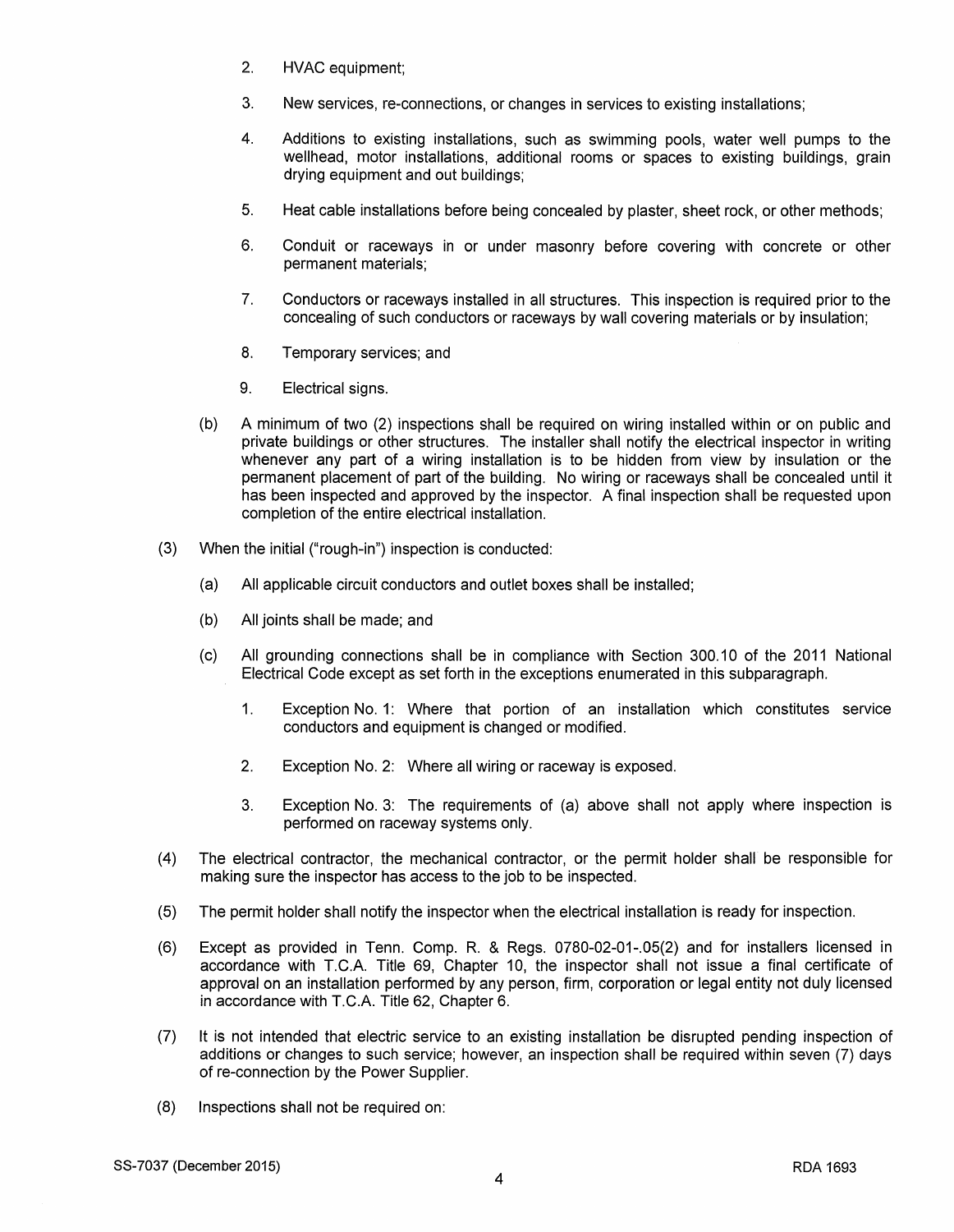- (a) Minor repair work, such as replacement of lamps or connection of portable devices to suitable receptacles which have been permanently installed.
- (b) Installation, alteration, or repair of electric wiring or equipment installed by an electrical distribution agency for use in the generation, transmission, distribution, or metering of electrical energy.
- (9) The inspector shall not issue a final certificate of approval on an installation if a building permit has not been obtained, if required, plans have not been reviewed and approved by the Department of Commerce and Insurance, if required, or all inspections have not been performed pursuant to Tenn. Comp. R. & Regs. 0780-02-23-.07.
- (10) For residential and commercial buildings, electrical power shall be supplied to the building in order for inspector to perform final inspection.

Authority: T.C.A. §§ 68-102-113, 68-102-143, and 68-102-150.

Paragraph (1) of Rule 0780-02-01-.05 Permits shall be amended by deleting the existing paragraph in its entirety and substituting the following, so that, the new paragraph (1) shall read as follows:

(1) No electrical wiring on which an inspection is required by this chapter shall be installed without securing an electrical permit from the power distributor, local building official, Commissioner, or designee, or other issuing agent authorized by the Commissioner, or designee. The permit shall be secured in the area where the work is to be performed; unless, the permit is secured from the Commissioner, or designee. Issuing agents shall charge a fee of no more than five dollars (\$5. 00) for the issuing of a permit. This fee is in addition to all applicable inspection fees in Tenn. Comp. R. & Regs. 0780-02-01-.21.

Authority: T.C.A. §§ 68-102-113, 68-102-143, and 68-102-150.

Paragraph (3) of Rule 0780-02-01-.05 Permits shall be amended by deleting the existing paragraph in its entirety and substituting the following, so that, the new paragraph (3) shall read as follows:

(3) No permit shall be required for installation of electrical systems by manufacturers of factory-manufactured structures, recreational vehicles, or modular building units. This rule in no way exempts owners of any manufactured home, recreational vehicle or modular building unit from the required installation permit and inspection governed by this chapter.

Authority: T.C.A. §§ 68-102-113, 68-102-143, and 68-102-150.

Paragraph (7) of Rule 0780-02-01-.05 Permits shall be amended by deleting the existing paragraph in its entirety and substituting the following, so that, the new paragraph (7) shall read as follows:

- (7) Every electrical permit shall expire two (2) years from the date of issue unless:
	- (a) the inspector determines that substantial progress has been made in the work authorized by the permit; and
	- (b) the permit holder is granted an exception after submitting a written request to the Director of the Electrical Section of the Division of Fire Prevention.
	- (c) No electrical work for which a permit is required shall be commenced in any building or premises until a permit to perform such work is obtained.

Authority: T.C.A. §§ 68-102-113, 68-102-143, and 68-102-150.

Paragraph (9) of Rule 0780-02-01-.05 Permits shall be amended by deleting the existing paragraph in its entirety and substituting the following, so that, the new paragraph (9) shall read as follows:

(9) If a refund for a permit fee for inspection is requested, eighty-five (85%) percent of the permit fee, the fee that would have been paid to the inspector for the inspection, will be refunded. The remaining fifteen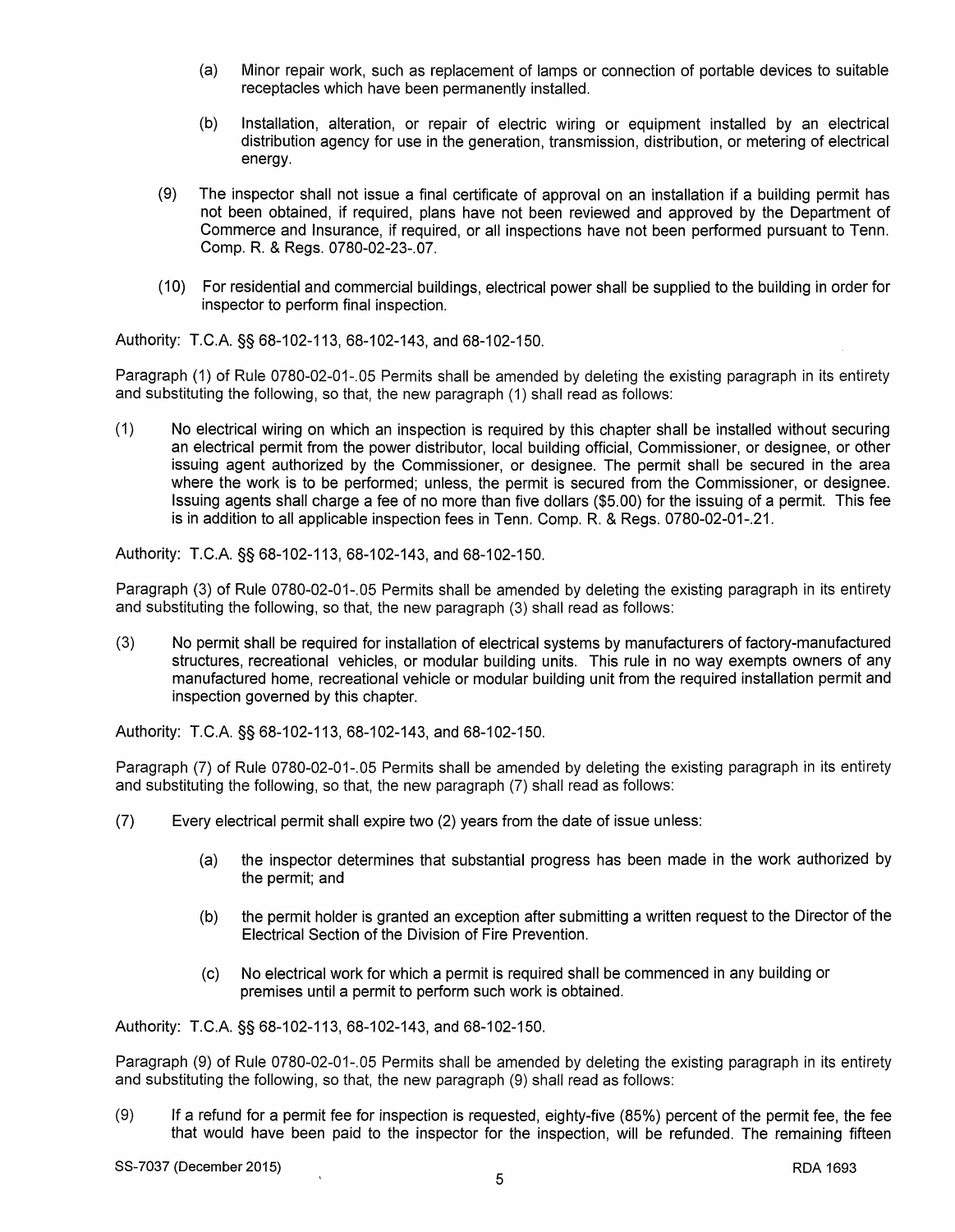( 15%) percent of the permit fee is non-refundable to cover administrative and processing costs. Requests for refunds shall be made to the Division of Fire Prevention on the applicable form, completed in full, and made prior to an inspection being performed.

Authority: T.C.A. §§ 68-102-113, 68-102-143, and 68-102-150.

Paragraph (2) of Rule 0780-02-01-.07 Special Occupancies shall be amended by deleting the existing paragraph in its entirety and substituting the following, so that, the new paragraph (2) shall read as follows:

(2) Conductors serving swimming pools which originate at a dwelling unit service equipment or sub-panel located on the interior of the dwelling unit may be installed utilizing the appropriate wiring methods contained in Chapter 3 of the 2011 National Electrical Code. The wiring method shall comply with Article 680, 2011 National Electrical Code regarding that portion of the installation on the exterior of the dwelling unit.

Authority: T.C.A. §§ 68-102-113, 68-102-143, and 68-102-150.

Rule 0780-02-01-.11 Dwelling Units shall be amended by deleting the rule in its entirety and substituting the following, so that, the new rule shall read as follows:

0780-02-01-.11 Dwelling Units

- (1) Where installed as separate units, ovens and cooktop units shall be served by individual circuits.
- (2) Light fixtures in clothes closets twenty-eight (28") inches or less in depth shall be mounted on the ceiling or wall above the door. These fixtures shall be so located that the fixture is within four (4") inches of the intersection of the ceiling and entrance wall. Such fixtures shall be thermally protected and either incandescent recessed with solid lens or fluorescent with fixtures. Fixtures installed in closets of larger dimensions shall comply with the 2011 edition of the National Electrical Code.
- (3) Only designated circuits shall be energized following a "service release" inspection. Such an inspection shall only be valid for a period of forty-five (45) days from the date of inspection.
- (4) All electrical connection, including HVAC equipment, shall be completed and inspected prior to final approval pursuant to Tenn. Code Ann. §§ 68-102-143(c) and (e), except as defined in paragraph (3) of this section.
- (5) No newly constructed one-and-two family dwelling shall be approved for connection of electric service on a permanent basis under § 68-102-143, unless the dwelling is equipped with a smoke alarm that has been:
	- (a) Listed in accordance with the standards of Underwriters Laboratories, or another testing agency or laboratory accepted by the state fire marshal; and
	- (b) Installed in accordance with the building construction safety standards adopted pursuant to§ 68- 120-101 and in accordance with the manufacturer's directions, unless those directions conflict with applicable standards adopted by the state fire marshal. Notwithstanding the building construction safety standards adopted pursuant to§ 68-120-101, battery operated smoke alarms shall be permitted when installed in buildings without commercial power.
- (6) Service equipment shall have only one (1) main means of disconnecting services of two hundred twentyfive (225) amps or below.
- (7) The installation of receptacles for island counter spaces and peninsular counter spaces below the countertop shall be optional.
- (8) Receptacles shall not be required in the wall space behind doors which may be opened fully against a wall surface. Wall space measurement shall begin at the edge of the door when fully opened.
- (9) Light fixtures in crawl spaces shall have guarded covers.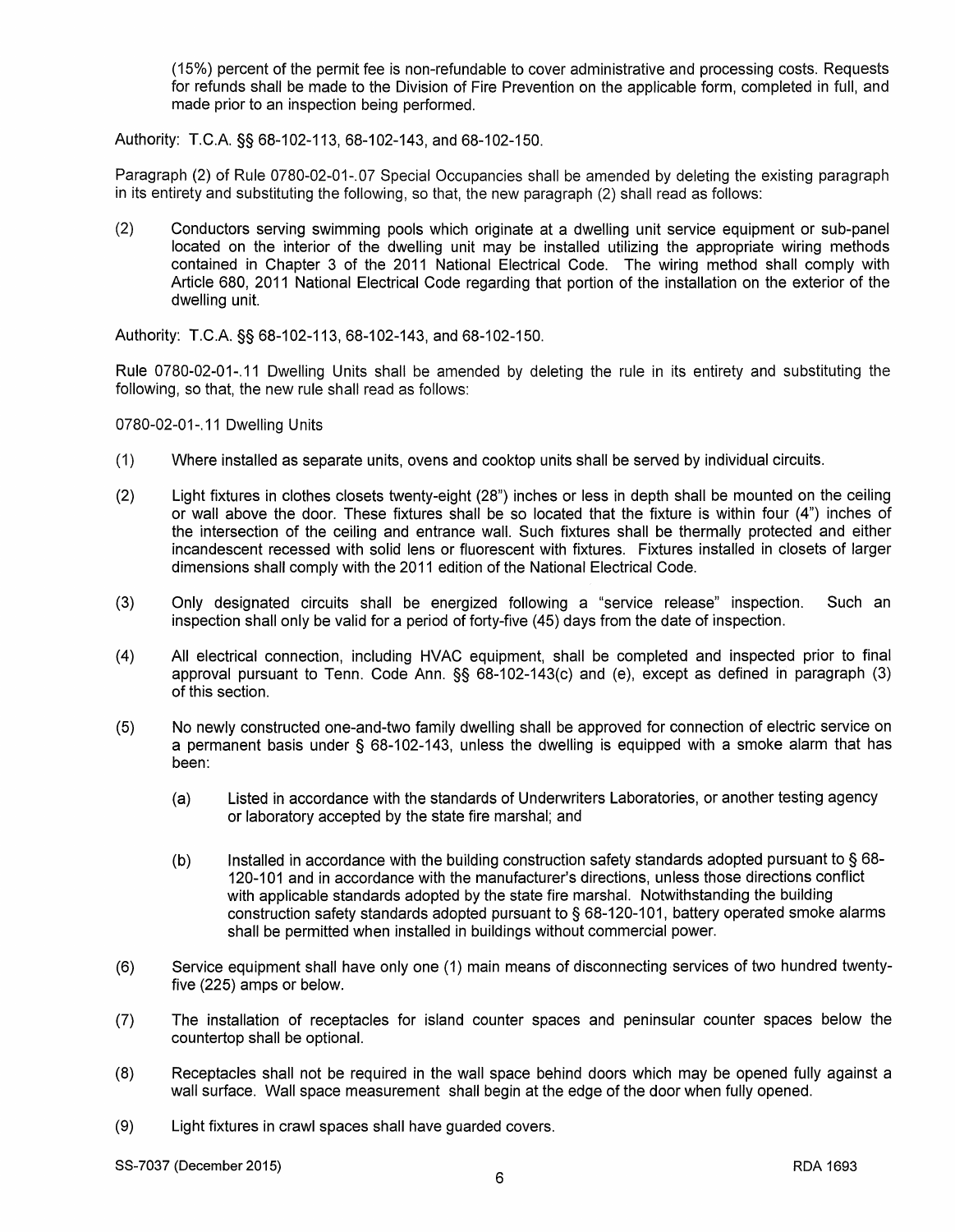- (10) Occupancy of a dwelling shall be prohibited before final inspection has been completed and approved.
- (11) In Article 210.12(A) of the 2011 edition of the National Electrical Code, arc-fault circuit interrupters, combination type, shall be required for all bedrooms and in all other rooms shall be optional. There shall be a maximum of no more than thirteen (13) outlets on a fifteen (15) ampere circuit or no more than fifteen (15) outlets on a twenty (20) ampere circuit. Smoke alarm outlets are exempt from the count.
- (12) In Article 334.15(C) of the 2011 edition of the National Electrical Code, Nonmetallic-Sheathed Cable shall not be required to be run through bored holes in unfinished basements and crawl spaces with less than four (4') feet and six (6") inches of clearance.
- (13) In Article 406.4(0)(5), Tamper-Resistant Receptacles, the installation of these tamper resistant receptacles shall be optional.
- (14) In Article 406.12 Tamper-Resistant Receptacles in Dwelling Units, the installation of these tamper resistant receptacles shall be optional.

Authority: T.C.A. §§ 68-102-113, 68-102-143, 68-102-150 and 68-120-111.

Paragraph (1) of Rule 0780-02-01-. 15 Used Manufactured Homes shall be amended by deleting the existing paragraph in its entirety and substituting the following, so that, the new paragraph (1) shall read as follows:

(1) Manufactured homes shall have listed, enclosed-type service-entrance equipment located inside the manufactured home, with proper rated overcurrent protection for each branch circuit. Overcurrent protection for circuits of twenty (20) amperes or less may be either circuit breakers, or plug fuses and fuse holders of Type "S", and shall be of the time-delay type. The manufactured home disconnecting means located inside shall be fed from an outside location with a feeder from the main service entrance for such manufactured home. If the supply or feeder from the main service to the disconnecting means located inside does not have a grounding conductor as required by Article 550 of the 2011 National Electrical Code, one shall be installed.

Authority: T.C.A. §§ 68-102-113, 68-102-143, 68-102-147, and 68-102-150.

Subsection (a) of Paragraph (1) of Rule 0780-02-01-.20 Local Government Authorization to Perform Electrical Inspections shall be amended by deleting the existing subsection in its entirety and substituting the following, so that, the new subsection (a) shall read as follows:

(a) Pursuant to TC.A. § 68-102-143(b)(1), the Commissioner of Commerce and Insurance may authorize a local government to conduct electrical inspections through the local government's appointed deputy inspectors. This inspection authority shall cover all types of electrical installations in accordance with the law, except for state owned properties and Electric Vehicle Supply Equipment (EVSE) which remain under the jurisdiction of the Commissioner. However, authorized local jurisdictions that have adopted the 2011 National Electrical Code or a subsequent code edition and have been trained on the installation of EVSEs by the Division of Fire Prevention of the Department of Commerce and Insurance will be allowed to inspect such installations.

Authority: T.C.A. §§ 68-102-113 and 68-102-143(b)(1 ).

Rule 0780-02-01-.21 Inspection Fees shall be amended by deleting the rule in its entirety and substituting the following, so that, the new rule shall read as follows:

0780-02-01-.21 Inspection Fees.

The inspection fee for each inspection for services shall not exceed the following:

|                          | Fee     |
|--------------------------|---------|
| Final Inspection         |         |
| 0-200 ampere capacity    | \$35.00 |
| 201-400 ampere capacity  | \$40.00 |
| 401-600 ampere capacity  | \$50.00 |
| 601-1000 ampere capacity | \$90.00 |
|                          |         |

SS-7037 (December 2015)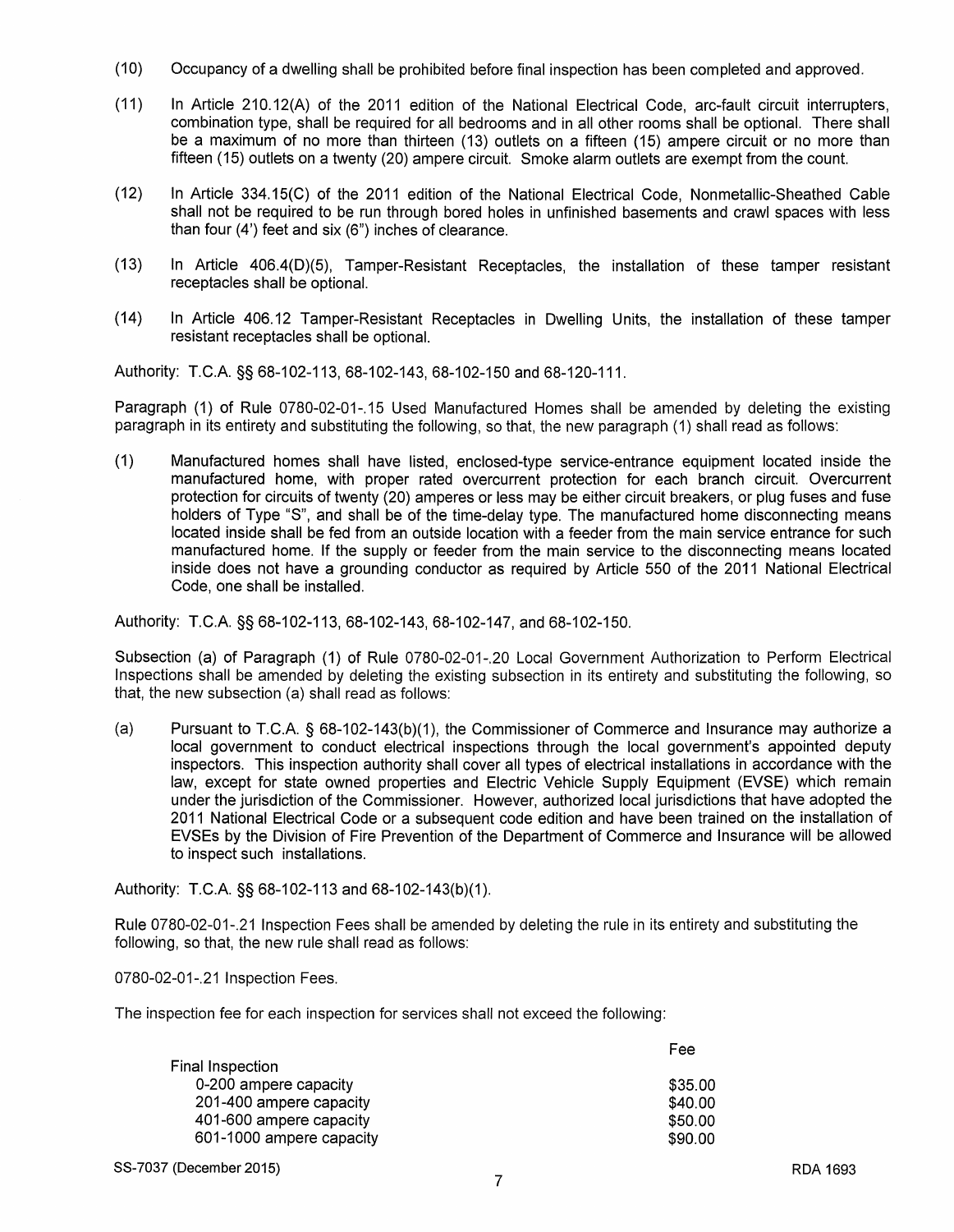1,001 ampere capacity and above ("Nonstandard permit") Rough-in inspection 0-1,000 ampere capacity 1,001 ampere capacity and above Re-inspection Based on rejection of 0-1,000 ampere capacity Based on rejection of 1,001 ampere capacity and above Inspection of a heating and/or cooling system (e.g. HVAC) Consultation Inspection (optional/available upon request) Service Release Inspection (valid for 45 days) Inspection of Boat Docks and Marinas Fee is negotiable; however, any such fee shall be subject to review and approval by the commissioner, or designee. \$35.00 \$35.00 \$35.00 \$35.00 \$35.00 \$50.00 Fee is based on ampere capacity of service. Fee is negotiable based upon the number of subpanels, panels and the ampere capacity of service; however, any such fee shall be subject to review<br>and approval by the and approval by

Authority: TC.A §§ 68-102-113, 68-102-143(b)(2), 68-102-602, and 68-102-603.

Paragraphs (4) and (5) of Rule 0780-02-01-.22 Boat Docks and Marinas shall be amended by deleting the existing paragraphs in their entirety and substituting the following, so that, the new paragraphs (4) and (5) shall read as follows:

- (4) Inspections shall be performed in accordance with the adopted electrical code edition effective at the time of installation. If the time of installation cannot be determined, the installation will be inspected in accordance with the pertinent section related to Marinas and Boatyards, Article 555 in the edition of the National Electrical Code adopted in rule 0780-02-01-.02, unless otherwise authorized by the Commissioner of Commerce and Insurance, or designee.
- (5) The regulation regarding a maximum of 600 volts phase to phase being permitted in yard and pier distribution systems as specified in Article 555.4, Distribution System of the edition of the National Electrical Code adopted in Tenn. Comp. R. & Regs. 0780-02-01-.02 may be exceeded if written documentation is submitted from an engineer licensed in the State of Tennessee approving the additional voltage.

Authority: TC.A §§ 68-102-113, 68-102-143(b)(2), 68-102-602, and 68-102-603.

commissioner, or designee.